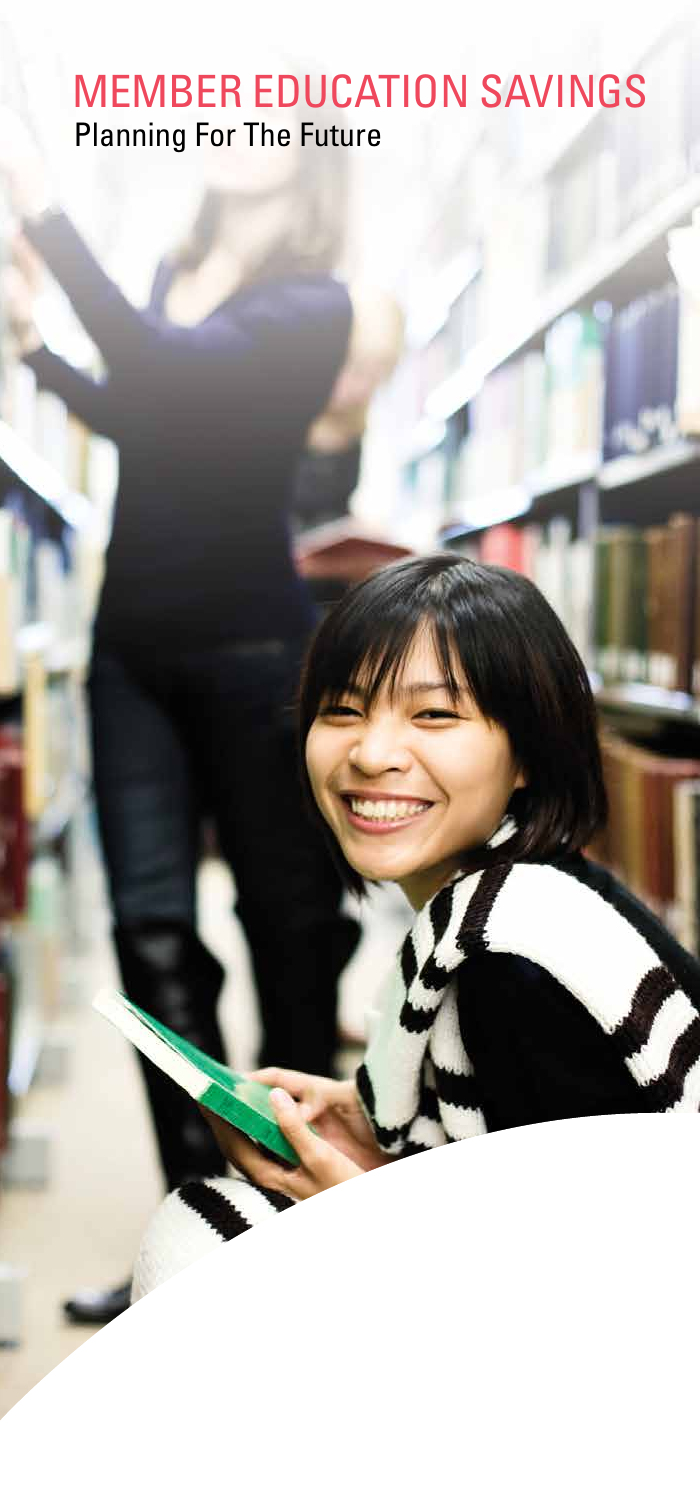# **Registered Education Savings Plan**

#### **A Smart Way to Save for Your Family's Future**

A Registered Education Savings Plan (RESP) is a government approved plan for the purpose of providing post-secondary education funding for a beneficiary. Income earned within the plan is not taxed until it is withdrawn. Investing in an RESP will give you and your family members more financial freedom when making the choices that will affect their future. By starting now, you can grow your education funds by making affordable, convenient monthly deposits. Planning today for tomorrow is the smart way to realize your family's education goals.

#### **Contribution Limits for RESPs**

• Lifetime: \$50,000 per beneficiary

## **Contribution Period**

An RESP may receive contributions for 31 years, following the year the RESP was opened. An RESP for a DTC-eligible beneficiary (beneficiary eligible for the Disability Tax Credit) may receive contributions for 35 years. Contributions for a beneficiary under a Family Plan must cease upon the beneficiary attaining age 31.

#### **The Subscriber**

The subscriber is the registered owner of the plan and can be an individual, or an individual and his/her spouse/commonlaw partner, or a Public Primary Caregiver. The subscriber makes contributions to an RESP and these contributions are not tax deductible.

#### **The Named Beneficiary**

The named beneficiary is eligible to receive the Educational Assistance Payments from the plan. There is a limit of one beneficiary per plan, except under a Family Plan, which provides for multiple beneficiaries. The beneficiaries of a Family Plan must be a sibling of every other beneficiary and must be 'related' to the subscriber(s). A beneficiary designated under an RESP must have a SIN and be a resident of Canada.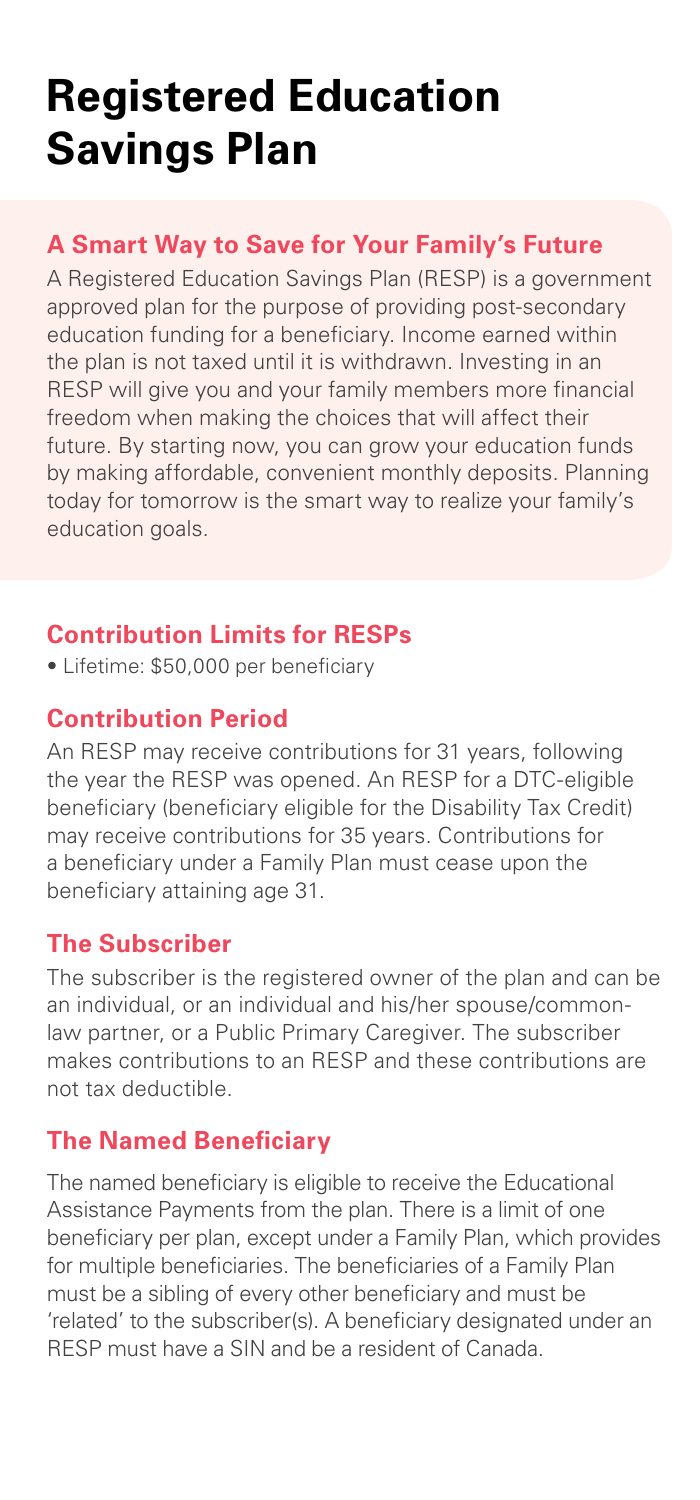#### **Canada Education Savings Grant (CESG)**

The CESG is available to eligible RESP beneficiaries and is based on the annual contribution paid into the plan. The Federal government will contribute 20% annually on the first \$2,500 deposited into an RESP to the end of the year in which the beneficiary attains age 17\* .

All children under the age of 18\* who are resident in Canada automatically accumulate CESG contribution room.

- Annual CESG maximum: \$500 per beneficiary (\$1,000 where beneficiary has unused CESG contribution room)
- Lifetime CESG maximum: \$7,200 per beneficiary
- Eligible beneficiaries receive up to 20% additional CESG on the first \$500 RESP contributions
- Eligibility for additional CESG is determined by the child's family net income
- Eligible beneficiaries could receive additional CESG of \$100 annually for a total combined basic and additional CESG of \$600 annually
- Lifetime CESG maximum remains at \$7,200 per beneficiary

*\*Some restrictions apply for RESP beneficiaries aged 16 and 17.*

#### **Canada Learning Bond (CLB)**

The CLB is available to children born on or after January 1, 2004. Eligible beneficiaries will receive an initial grant of \$500 and subsequent grants of \$100 per year of eligibility.

The CLB eligibility is determined by the child's family's net income and entitlement to the National Child Benefit (NCB) supplement. The lifetime CLB maximum is \$2,000 per beneficiary.

#### **Provincial Grants**

The Government of Canada has made provision to permit provincial grants to be held in an RESP.

#### **Alberta Centennial Education Savings Plan (ACES Plan)**

The government of Alberta is phasing out the ACES Grant program on December 31, 2015. All ACES Grant amounts held in an RESP will be converted into accumulated income on or after January 1, 2016, and will no longer be subject to the ACES Grant rules.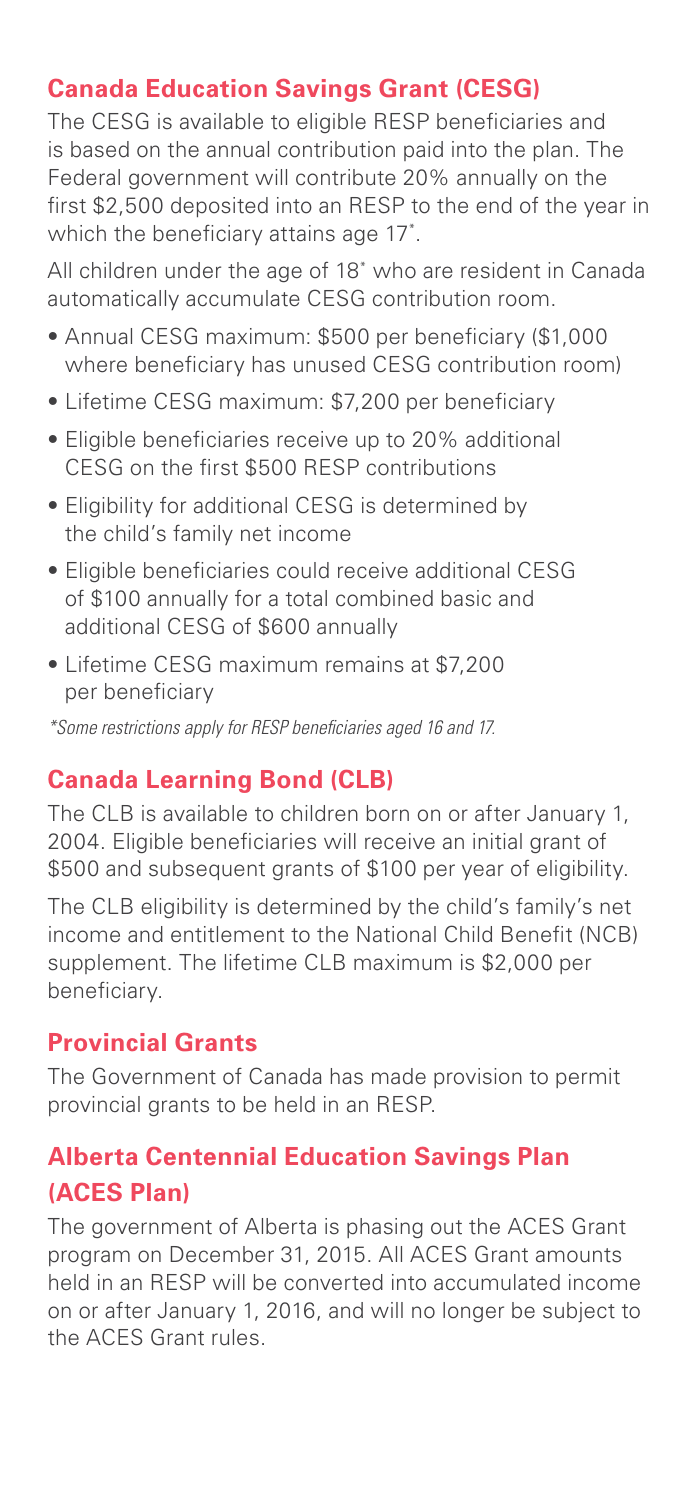# **British Columbia Training and Education Savings Grant (BCTESG)**

On August 15, 2015 the government of British Columbia implemented the \$1,200 BCTESG to assist with post-secondary educational expenses of children residing in British Columbia. The BCTESG is a one-time grant paid directly to an RESP where the eligible child is a beneficiary. There is no requirement to make contributions to the RESP to receive the grant. To receive the grant, the following conditions must be met:

- The child and a parent/guardian of the child is a resident of British Columbia at the time the application is completed.
- The child is born on or after January 1, 2007 and the application is completed between the day the child turns 6 and the day before the child turns 9.
- As some eligible children will be approaching 9 in 2015, the eligibility deadline has been extended for children born in 2007 and 2008 to August 14, 2018. For children born in 2009, the deadline has been extended to the later of August 14, 2018 or the day before the child's 9th birthday.

## **Quebec Education Savings Incentive (QESI)**

Introduced in 2008:

- RESP specimen plan must be approved to accept QESI
- Trustee and beneficiary must reside in Quebec on December 31 of the year of the RESP contribution
- 10% QESI payable on the first \$2,500 contribution
- Up to 10% additional QESI available on first \$500 contributions; eligibility determined by net family income
- Must apply for the QESI within 3 years of RESP contribution
- Lifetime QESI maximum; \$3,600 per beneficiary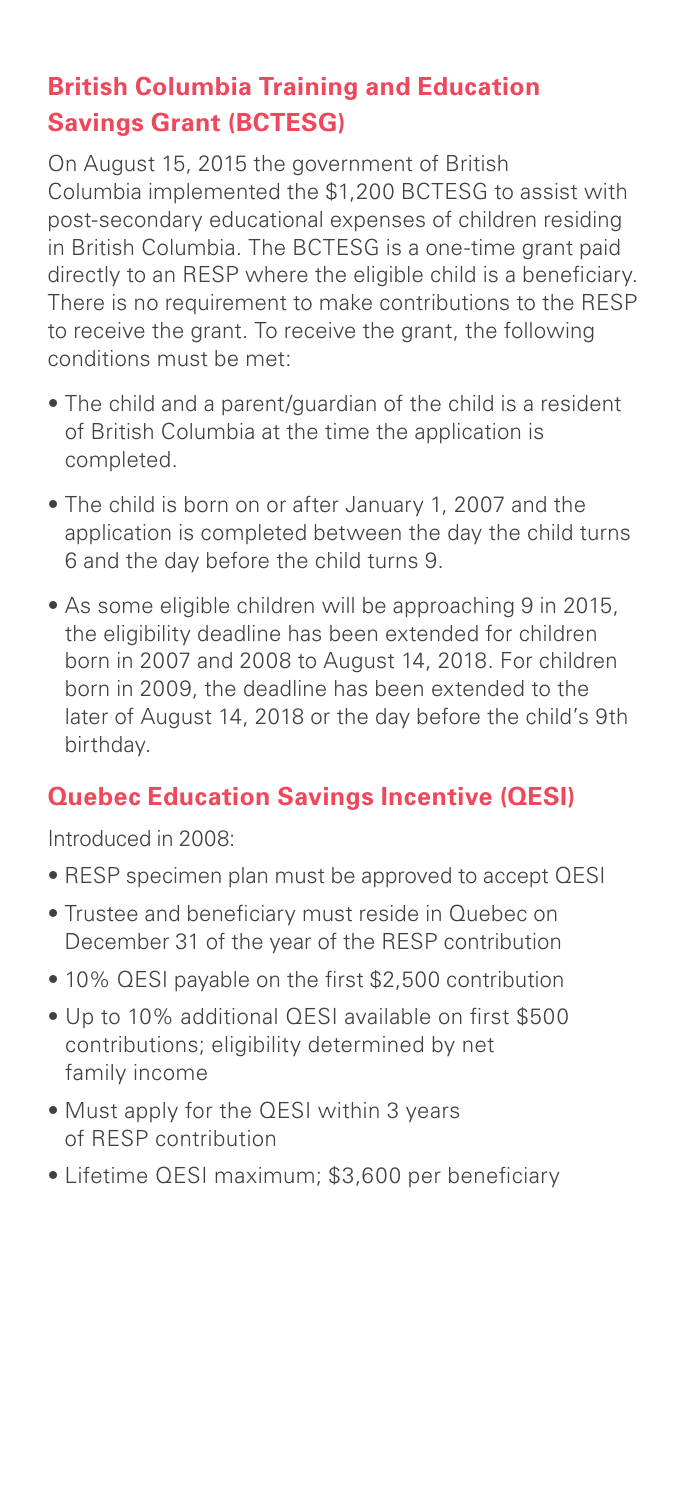# **Saskatchewan Advantage Grant for Education Savings (SAGES Grant)**

In 2013, the Saskatchewan government passed legislation to help families save for their children's post-secondary education. Commencing in 2013, all children under the age of 18 automatically accumulate SAGES grant room. A child does not have to reside in Saskatchewan to accumulate grant room. However, to receive SAGES payments, contributions must be made to an RESP and the beneficiary must be a resident of Saskatchewan at the time the contributions are made. The Saskatchewan government will contribute up to 10% annually, on the first \$2,500, deposited into an RESP, to the end of the year in which the beneficiary attains age 17\*.

- Annual SAGES Grant maximum: \$250 per beneficiary (\$500 where beneficiary has unused SAGES Grant room)
- Lifetime SAGES Grant maximum: \$4,500

*\*Some restrictions apply for RESP beneficiaries age 16 and 17.*

#### **Educational Assistance Payments (EAPs)**

EAPs (comprised of earnings, CESG, CLB, BCTESG, QESI and SAGES Grant) may be withdrawn from the RESP to cover expenses associated with the pursuit of post-secondary education in a qualified educational program – tuition fees, textbooks, room and board, etc. These payments are taxable to the beneficiary.

#### **Mandatory Termination Date**

An RESP must be terminated by the end of the 35th year following the year the RESP was opened. The mandatory termination date for an RESP with a DTC-eligible beneficiary is the 40th year following the year the RESP was opened.

## **Your Options, if a Named Beneficiary Does Not Enroll in Post-Secondary Education**

If a named beneficiary does not enroll in post-secondary education you have several options for the plan.

*Note: Where an RESP has reached the mandatory termination date, #3 becomes the only option available.*

- 1. Change the plan beneficiary\*
- 2. Transfer funds to another RESP\*
- 3. Collapse the plan\*

If you choose #3 you will have to return the unused CESG, CLB, BCTESG, SAGES Grant and QESI monies to the government. The RESP contributions are considered a refund of contributions and can be withdrawn without penalty. The following options are available for disbursement of income earned within the plan: